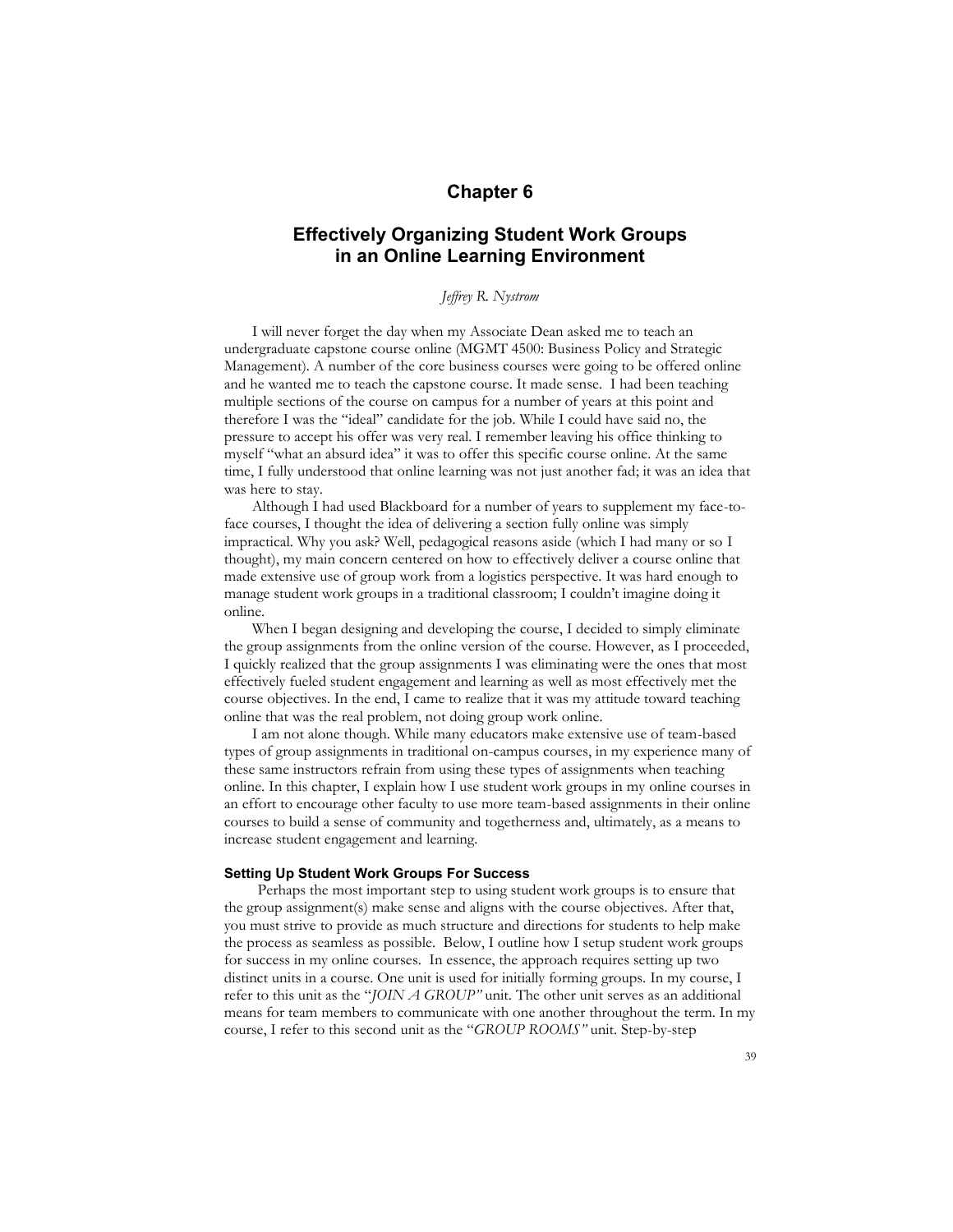instructions and tips for setting up each of the aforementioned units and associated content items are outlined below. Please note: while I describe how I do this in eCollege (one of two Learning Management System (LMS) used at our institution), the overall process could be adapted for any LMS.

## *The "JOIN A GROUP" Unit*

Once I have identified why I want to use student work groups in my course and aligned the assignments with the overall course objectives, I set forth to put students into groups. Over the years, I have experimented with a number of different methods for organizing students into work groups. For example, early on in my teaching career I would just randomly assign students to groups. This was a very efficient approach, but it was not a very effective one. Although every instructor has a preferred method for organizing students into groups, my preference is to permit students to play an active role in the process.

In my face-to-face course, I typically set aside one class session during the second week of the term for the sole purpose of organizing student work groups. However,

using this type of participatory approach to organize student work groups in an online learning environment can be much more challenging. Nonetheless, I have developed a fairly straightforward technique that allows students to play an active role in the process. Students seem to embrace the approach, it works very well, and I am convinced that it promotes both student engagement and learning.

## **Step 1: Create a Unit for students to join a group.**

In eCollege, I create a "Unit" for the initial task of forming groups. For navigational purposes, I recommend using a very conspicuous heading for this unit like "JOIN A GROUP" and place it second to the last unit in the navigation of your course.

# **Step 2: Set up threaded discussion for each group.**

Under the "JOIN A GROUP" unit, I then add threaded discussions for each group. But before I can do this, I decide on the number of groups that I want to have. This is not a step to take lightly. I have found that the number of groups and therefore the size of each group can often determine the success or failure for student work groups. Since my course is typically capped at 40 students and because I prefer to use groups of no more than five students, I create eight threaded discussions (one for each group).

For navigational purposes and usability, I use a very conspicuous heading for each content item (i.e., for each threaded discussion). For example, in my course I use the following

headings: GROUP A, GROUP B, GROUP C, GROUP D, GROUP E, GROUP F, GROUP G and GROUP H. (Note: I recommend labeling each content item with letters as opposed to numbers. This is because the eCollege "Group Management" tool uses letters. Also, when setting up these content items, be sure to assign "All Class Members" to them so that each student can join the group they want).

| <b>Course Home</b>  |
|---------------------|
| WEEK <sub>1</sub>   |
| WEEK <sub>2</sub>   |
| WEEK 3              |
| <b>WEEK4</b>        |
| WEEK <sub>5</sub>   |
| WEEK <sub>6</sub>   |
| WEEK <sub>7</sub>   |
| WEEK 8              |
| WEEK <sub>9</sub>   |
| <b>WEEK 10</b>      |
| WEEK 11             |
| <b>WEEK 12</b>      |
| WEEK 13             |
| <b>WEEK 14</b>      |
| <b>WEEK 15</b>      |
| WEEK 16             |
| <b>WEEK 17</b>      |
| <b>JOIN A GROUP</b> |
| GROUP: A            |
| <b>GROUP: B</b>     |
| GROUP: C            |
| <b>GROUP: D</b>     |
| <b>GROUP: E</b>     |
| <b>GROUP: F</b>     |
| <b>GROUP: G</b>     |
| GROUP: H            |
| 찌                   |
| <b>GROUP ROOMS</b>  |
|                     |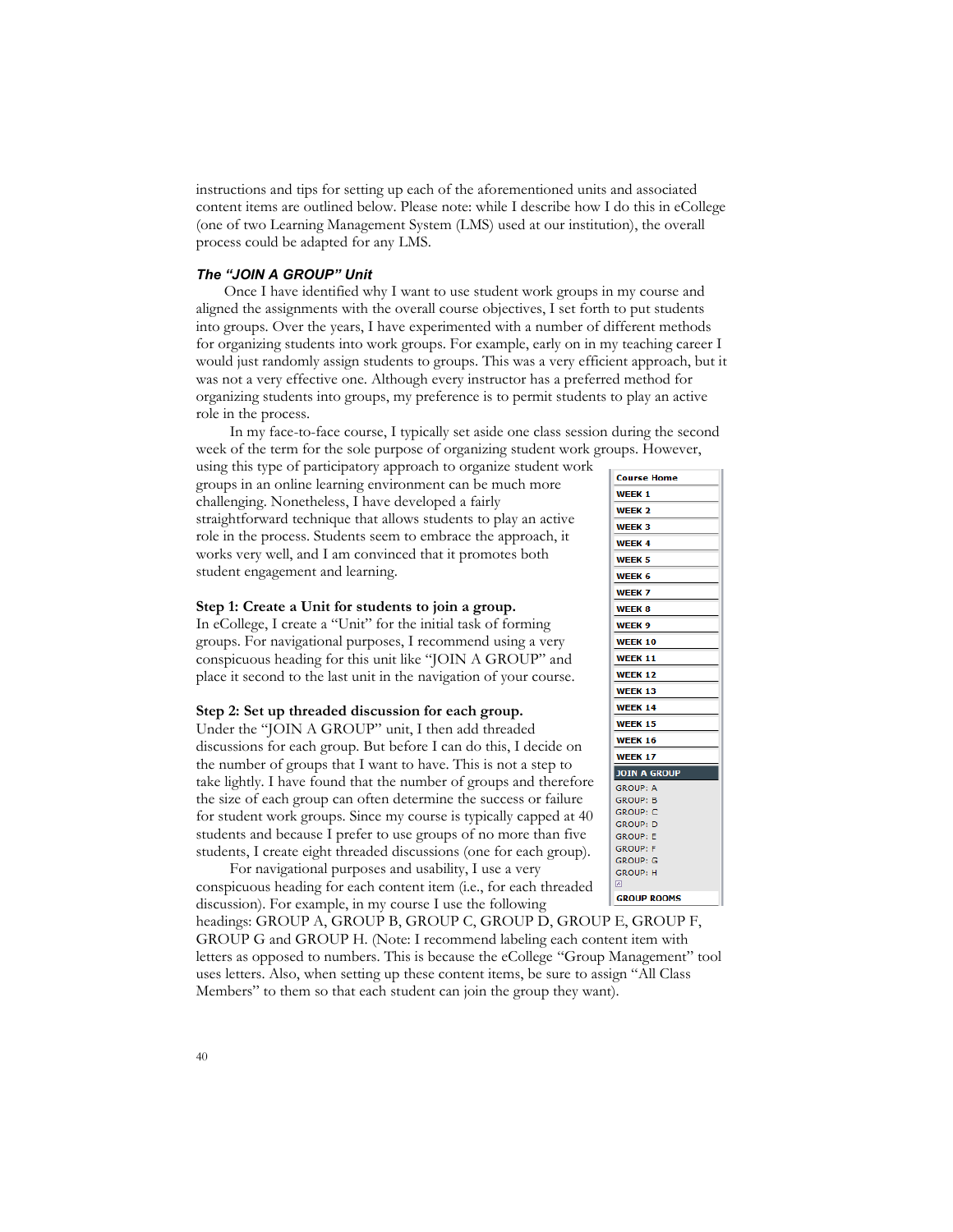## **Step 3: Provide directions on the group formation process.**

Once the unit is set up, it is time to provide students with an explanation of the group formation process and instructions for joining a group. I add the following directions (see Table 1) to the visual text editor on the "JOIN A GROUP" unit homepage in eCollege so that students see the directions once they click on "JOIN A GROUP." Note: I also include this information in the course syllabus.

## **Table 1. "JOIN A GROUP" Unit Homepage**

#### **JOIN A GROUP**

A team-based term project is used to facilitate learning in this course. The group formation process and associated instructions are explained in the course syllabus. For your convenience, it's shown below exactly as it appears in the course syllabus. I urge you to read it carefully.. Each student will have an opportunity to indicate what group he or she would prefer to join by the end of Week 2.

### **Group Formation Process and Instructions**

Rather than randomly assign each student [you] to a group, each student [you] will have an opportunity to indicate the group that he or she [you] would prefer to join. To be clear, this means you will have an opportunity to let me know what group you would prefer to join; it does not mean that you will be able to decide who is or is not going to be in your group. It merely means that you will have a chance to indicate what group you would prefer to join (i.e., indicate a group preference). Simply stated, within the parameters outlined below, each student is free to join one of eight possible groups (each group will be comprised of a maximum of 5 students).

**Step 1:** Click on the unit (in the left navigation) labeled **JOIN A GROUP**. This unit is designed to provide you with a convenient means to indicate your group preference. When you "expand" this unit by clicking on it, you will see 8 threaded discussion areas—one for each group (e.g., Group A, Group B, Group C, Group D, and so forth).

**Step 2:** Click on the appropriate groups threaded discussion that you would prefer to join. Next, click on "**Respond**" and type the word **YES** in the "**Subject:**" field and the word **YES** in the response area. This simple protocol will indicate to me this is the group that you would prefer join. Important: Please refrain from adding any additional comments. These threaded discussion areas are intended solely as a means for you to indicate to me the group that you would prefer to join; they are not intended for discussions. If 5 people have already indicated a preference for a particular group, then you must select a different group, no exceptions. If you attempt to join a group that 5 students have already indicated a preference to join, then I will delete your posting and randomly assign you to another group. Also, don't indicate more than one group preference. If you indicate more than one group preference, then I will randomly assign you to a group at the beginning of Week 3.

Note: If you want me to randomly assign you to a group, then no action is required on your part (i.e., I will randomly assign you to a group at the beginning of Week 3).

Please indicate your group preference before the end of Week 2. You will not be able to gain access to the threaded discussions associated with each group after the end of Week 2, no exceptions. Groups will be finalized at the beginning of Week 3. At that point in time, I will create 8 private discussion forums, one for each group. Note: You will not have access to your group's private discussion forum before Week 3. Check the "Announcements" at the beginning of Week 3 for instructions. In the meantime, have fun joining a group!

In an effort for clarity, I also provide additional instructions in each of the threaded discussions for each group. I intentionally repeat a key section of the instructions included in the Unit Homepage (see Table 1) in each content item. I do this because experience has taught me that a high degree of redundancy is necessary when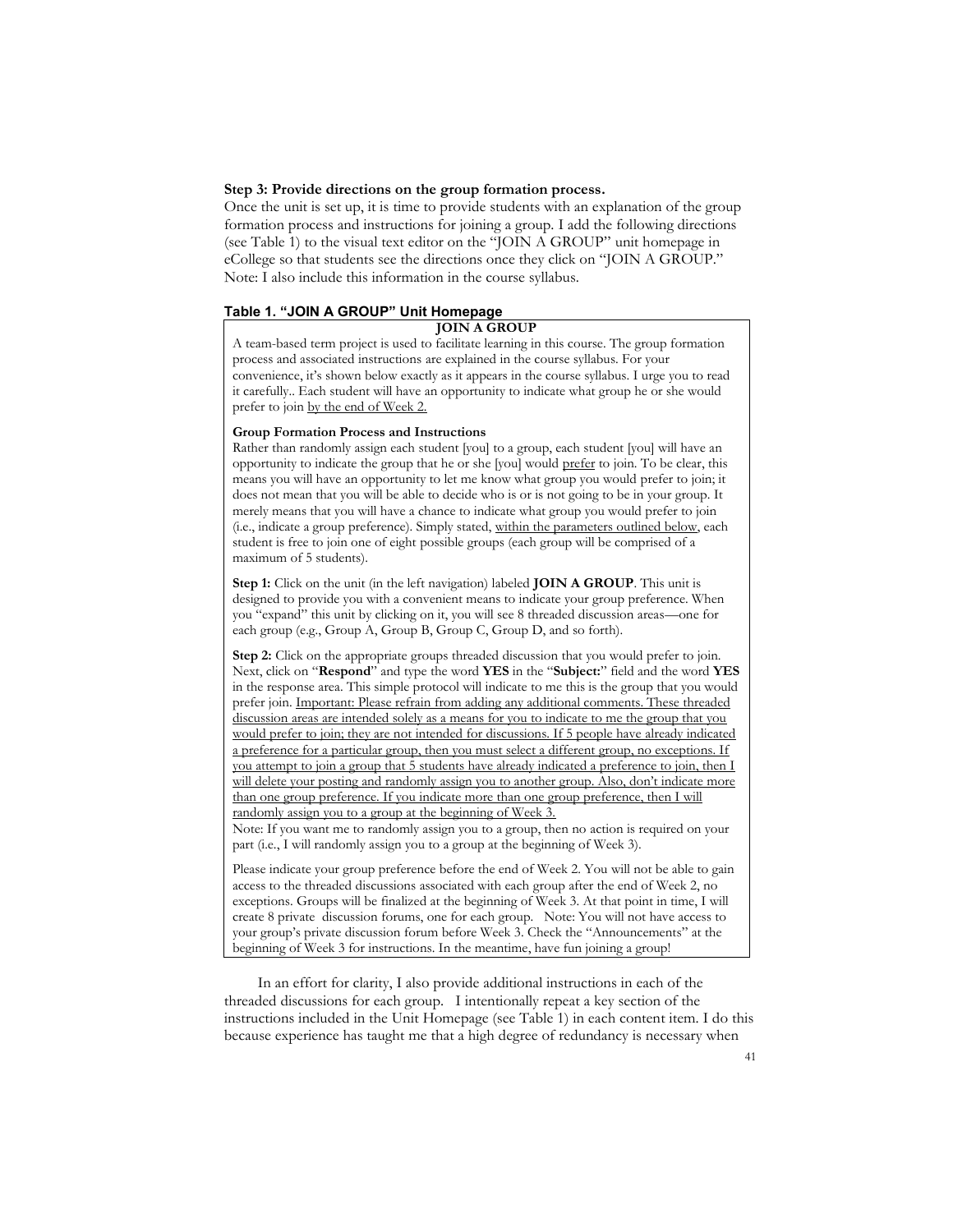using a participatory approach to organize students into groups. In Table 2, you can see what students see when they click on a specific threaded discussion. While this example is for the threaded discussion labeled GROUP A, students would see this same information if they clicked on GROUP B, GROUP C, and so on.

### **Table 2. Information Included in a "JOIN A GROUP" threaded discussion**

If you would like to join **GROUP A**, then simply click on "**Respond**" (below) and type the word **YES** in the "**Subject:**" field and the word **YES** in the response area. This simple protocol will indicate to me this is the group that you would prefer join.

Important: Please refrain from adding any additional comments. These threaded discussion areas are intended solely as a means for you to indicate to me the group that you would prefer to join; they are not intended for discussions. If 5 people have already indicated a preference for a particular group, then you must select a different group, no exceptions. If you attempt to join a group that 5 students have already indicated a preference to join, then I will delete your posting and randomly assign you to another group. Also, don't indicate more than one group preference. If you indicate more than one group preference, then I will randomly assign you to a group at the beginning of Week 3.

Note: If you want me to randomly assign you to a group, then no action is required on your part (i.e., I will randomly assign you to a group at the beginning of Week 3).

#### **The** *Group Rooms* **Unit**

After students share their group preference, I set up each group using eCollege's Group Management tool. I then create a private threaded discussion forum in the course for each group to work together with their own group members, which I refer to as "group rooms." The private group rooms are helpful for a number of reasons.

First, since each group room is only visible to the students assigned to it, students know which group they were assigned immediately after I finalize groups. This eliminates the need for me to communicate to each student the group to which they have been assigned.

Second, the group rooms serve as an initial place for students to formally introduce themselves to one another. Although I do not require students to use their group rooms as the sole means to communicate with one another, I do require them to use it to formally introduce themselves to each other. In this regard, it also serves as a way for me to confirm that each student in the course knows exactly who their teammates are and whether or not they have made an effort to communicate with them.

Third, each time a student logs into the course, eCollege's "What's New" feature notifies them if there has been activity in their group room. I have found that this serves to motivate students to regularly visit their group room and, hence, it improves student engagement in team-related work.

Finally, it serves as a means for me to quickly communicate group-related issues with each group in the course. In the end, although the group rooms are helpful for a number of reasons, I am convinced that increased student engagement in team-related activities is the most valuable outcome. The following steps outline how I actually create this space for each group to work.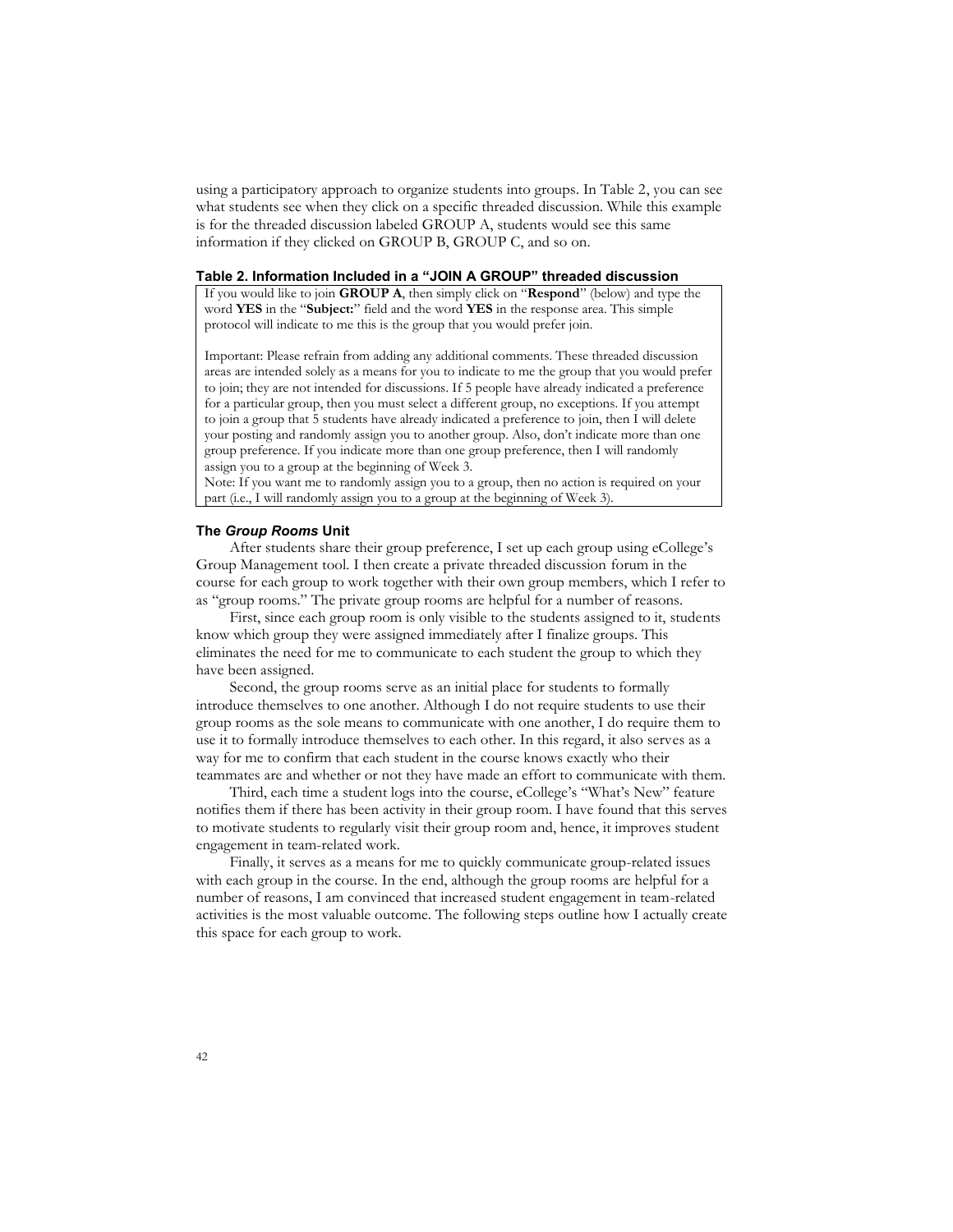#### **Step 1: Create a Unit for Group Work.**

I first add a unit called "GROUP ROOMS." This unit is designed to serve as a place for team members to communicate with one another throughout the term. Although I do not require students to work in this space, I have found that students make extensive use of it. In fact, feedback from students suggests they prefer to communicate with each other in their group rooms versus using other course communication tools such as eCollege's "email" or "chat" tool. For navigational purposes, I place it as the last unit.

## **Step 2: Add content items to the "GROUP ROOMS" unit.**

After I finalize who will be in each group, I create a threaded discussion for each group. I name each threaded discussion based on the group (e.g., GROUP A, GROUP B, GROUP C, GROUP D, and so forth). Similar to the JOIN A GROUP threaded discussions, I label each one with letters as opposed to numbers. Though unlike the threaded discussions under the "JOIN A GROUP" unit (which I set up for "All Class Members), I use the "Group Management" tool in eCollege to assign specific group members to each threaded discussion under the "GROUP ROOMS" unit.

The "Group Management Tool" in eCollege is located under the "Course Admin" button. Like similar tools in other LMSs, you need to create a group first and then select which students to add to the group. Then when you create each

**Course Home WEEK1 WEEK 2 WEEK3 WEEK4 WEEK 5** WEEK<sub>6</sub> **WEEK7 WEEK 8** WEEK 9 **WEEK 10 WEEK 11 WEEK 12 WEEK 13 WEEK 14 WEEK 15 WEEK 16 WEEK 17 JOIN A GROUP GROUP ROOMS** A: GROUP A<br>B: GROUP B C: GROUP C<br>D: GROUP D **GROUP E GROUP G** GROUP

threaded discussion, you can assign access to the threaded discussion to one specific group. If you complete this step correctly in eCollege, you will notice that each threaded discussion is preceded by the letter of the group and a colon signifying which group has access to it. For instance, "A: Group A" is only available to members of Group A. Finally, it's important to create a topic with some introductory text in each threaded discussion because eCollege (unlike other LMSs) does not allow students to create their own topics. See Table 3 for an example of the introductory text I add to each group.

#### **Table 3. Information Included in Each Threaded Discussion**

This is a private room (i.e., threaded discussion area) for Group A members only. Other students in the class will not have access to this threaded discussion area. Furthermore, your group is not required to use this threaded discussion area. In other words, I will not be monitoring user activity in this threaded discussion area (i.e., activity in this threaded discussion area will not be evaluated or used to derive individual grades or Comprehensive Term Project grades). It is simply designed to provide group members with an additional and convenient way to communicate with each other. That is, it is just one of many means of communicating with each other. Successful groups will use other avenues as well (i.e., e-mail, the telephone, face-to-face meetings, etc.).

Communication between group members is crucial. This threaded discussion area is designed to facilitate effective communication between group members.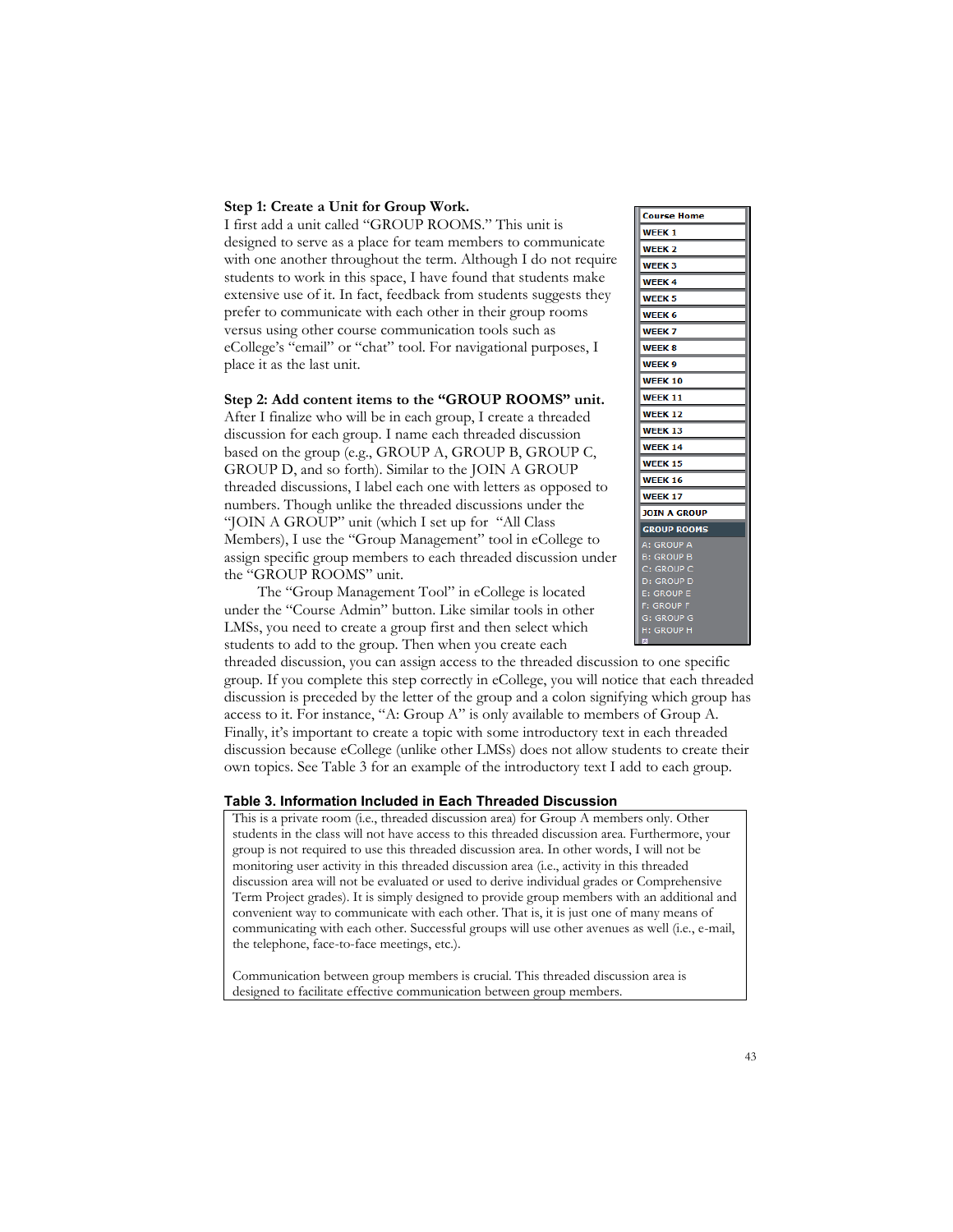#### **Step 3: Post an announcement that the groups are finalized.**

After I have setup the groups threaded discussions—thus giving each group a private place to work together—I then use the eCollege "Announcements" tool to post an announcement informing students that groups have been finalized. See Table 4 for an example of what I post in the announcement.

## **Table 4. Announcement Informing Students That Groups Have Been Finalized**

Course Update: Groups Finalized

As explained in the course syllabus: I will finalize groups at the beginning of Week 3. That is, at the beginning of Week 3 I will review all group preferences indicated and, if necessary, randomly assign students that did not indicate a preference (or failed to follow the instructions) to a group. Additionally, at this point in time, I will create private/secure group rooms (i.e., threaded discussion areas), one for each group.

To date, I have reviewed all group preferences indicated during Week 1 and Week 2 and, where necessary, randomly assigned students that did not indicate a preference (or failed to follow the instructions) to a group. Additionally, I created a private/secure group room (i.e., threaded discussion area) for each group. To access your group's group room, click on the unit (or navigation button in the **Course Navigation Tree** located along the left side of the **Course Homepage** screen) labeled **GROUP ROOMS**. This unit (or navigation button) is located directly below the unit (or navigation button) labeled **JOIN A GROUP**.

Note: although I recommend that each group use its room (i.e., threaded discussion area), groups are not required to use them. In other words, I will not be monitoring user activity in these threaded discussion areas (i.e., activity in these threaded discussion areas will not be evaluated or used to derive individual grades or Comprehensive Term Project grades). They are simply designed to provide group members with an additional and convenient way to communicate with each other. Remember, it is only one of many ways to communicate with group members. Successful groups will use other avenues as well (i.e., email, the telephone, face-to-face meetings, etc.).

## **Concluding Comments**

Regardless of whether I am teaching a course in a traditional classroom setting or in an online learning environment, I use team-based assignments. Although one could generate a lengthy list of pedagogical reasons for using them, one of the reasons why I use them is because I think they are a powerful means for creating a sense of community and togetherness. I have witnessed their capacity to do this in both traditional classroom settings and online settings. In the end, I believe having a feeling of community and togetherness in any learning environment increases student engagement and, ultimately, student learning. With this point in mind, educators that choose not to use team-based assignments, especially in online instruction, are missing a golden opportunity to build a greater sense of community and togetherness in their course. Much of my success with using team-based assignments online is due to the front-end time I spend organizing and setting up the groups and later supporting them. Through following similar steps like I have outlined in this chapter, I am confident that you can reap the rewards of team-based assignments in your courses as well.